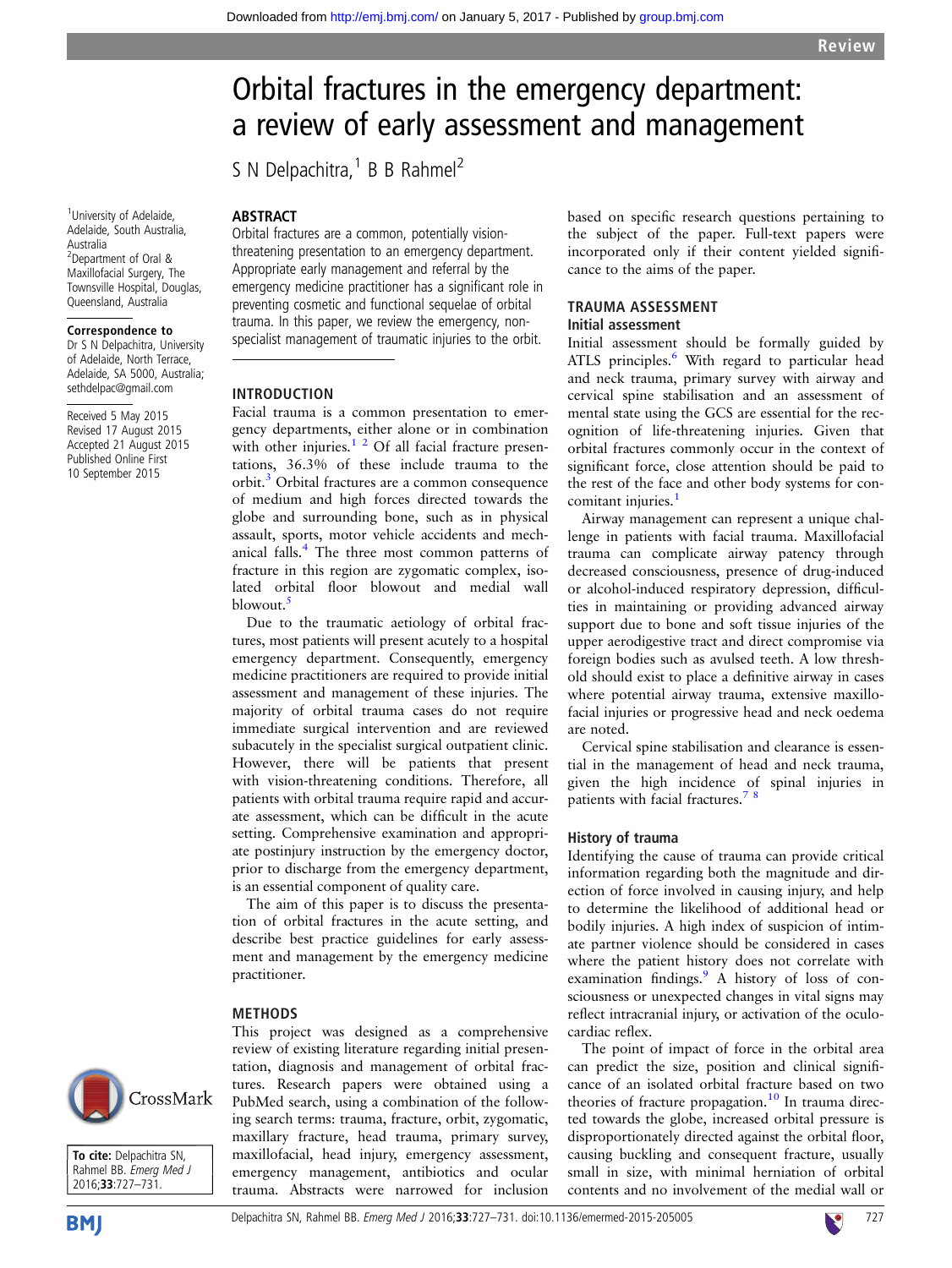orbital roof. When the force is directed towards the lower orbital rim, fractures may be larger, more likely to involve the medial wall, commonly involve herniation of orbital contents into the maxilla, and can involve the orbital roof.

A history of penetrating eye injury with lid laceration must be treated with a high index of suspicion for underlying orbital or intracranial injury. Often, lid laceration is the only clinical sign of penetrating orbitocranial injury upon presentation, and during the acute assessment in the emergency department, patients may have a normal  $GCS<sup>11</sup>$  $GCS<sup>11</sup>$  $GCS<sup>11</sup>$  As such, clinical consideration is essential to prevent delayed diagnosis and serious complications. A review of 56 case reports by Turbin *et al*<sup>[12](#page-4-0)</sup> revealed that both upper and lower eyelid lacerations with a history of medium-force to high-force injury may present with a fracture of the orbit, or penetration of the object through the orbital fissures or optic canal. Eyelid injuries involving sharp objects should prompt a detailed neurological and radiographic examination with CT or MRI, to prevent missed diagnosis of occult orbital or intracranial injury.

Specific questions should be asked regarding symptoms of pain, paraesthesia and haemorrhage in the maxillofacial region. Most importantly, any visual changes should be clearly documented and followed up with a comprehensive ocular examination for vision-threatening injuries, described in this paper. In acute setting, early assessment of visual acuity and extraocular muscle movement is critical as clinical examination can become more difficult as swelling increases over time. Associated nausea and vomiting in children may be an indicator of trapdoor fracture, with entrapment of orbital contents within the frac-ture.<sup>[13 14](#page-4-0)</sup> Immediate referral has been advocated in these cases,

to prevent permanent loss of extraocular muscle movement; recently, this theory is in dispute, and range of eye movement has been shown to resolve irrespective of time to surgery.<sup>[15](#page-4-0)</sup>

Given the significant association between maxillofacial trauma, alcohol consumption and use of other illicit drugs, a complete history should include recent use of such substances.16–[21](#page-4-0)

#### Orbitofacial examination

Close examination of the maxillofacial structures occurs during the secondary trauma survey phase of assessment. A comprehensive examination of this region should include the globe, soft tissues and bony structures.

In known cases of orbital fracture, mild ocular injuries can exist even in visually asymptomatic patients.<sup>22</sup> In a retrospective study (n=410), 29.4% of orbital fractures also had significant intraocular sequelae. $^{23}$  $^{23}$  $^{23}$  Therefore, assessment of the globe for vision-threatening and non-vision-threatening injuries is paramount in early assessment (table 1).

A complete ocular examination should include visual acuity, eye movements, light reflexes and slit-lamp examination of the cornea and anterior segment. Fundoscopy may provide important findings regarding trauma to the posterior structures of the orbit; however, this may be difficult in the context of soft tissue oedema or severe orbital injury.[25](#page-4-0) Visual assessment may be difficult in acute setting due to soft tissue swelling, but a basic level of acuity must be documented, whether the patient has full acuity, partial acuity, light perception only or none.

Soft tissues and the scalp should be thoroughly examined for any lacerations, bruising or swelling. Lacerations should be

| <b>Diagnosis</b>                               | <b>Clinical signs</b>                                                                                                                                                                                                        | Initial management                                                                                                                                                |
|------------------------------------------------|------------------------------------------------------------------------------------------------------------------------------------------------------------------------------------------------------------------------------|-------------------------------------------------------------------------------------------------------------------------------------------------------------------|
| Retrobulbar haemorrhage                        | Tense, proptosed globe<br>Pupillary dilatation                                                                                                                                                                               | Lateral canthotomy or cantholysis<br>Medical adjunct therapy<br>$\blacktriangleright$ Mannitol<br>Acetazolamide<br>Dexamethasone<br>URGENT ophthalmology referral |
| 'White-eye' blowout (rectus muscle entrapment) | Paediatric/adolescent patient<br>Bradycardia, nausea, syncope (oculocardiac reflex)<br>Unilateral limited upward gaze<br>Enophthalmos<br>Hypoglobus<br>Subconjunctival haemorrhage and<br>periorbital bruising may be absent | Radiographic confirmation (CT)<br>URGENT maxillofacial referral                                                                                                   |
| Traumatic optic neuropathy                     | Loss of consciousness post-trauma<br>Profound visual loss<br>Relative afferent pupillary defect                                                                                                                              | Radiographic confirmation (CT/MRI)<br>URGENT ophthalmology referral                                                                                               |
| Open and closed globe injuries                 | One or more of:<br>Poor visual acuity<br><b>Blood-stained tears</b><br>Collapsed eye<br>Prolapsed vitreous<br>Hyphaema<br>Presence of visible foreign body                                                                   | URGENT ophthalmology referral                                                                                                                                     |
| Loss of eyelid integrity                       | Complex eyelid laceration<br>Loss of normal eyelid function<br>Corneal desiccation and ulceration                                                                                                                            | Oculoplastic referral                                                                                                                                             |
| Chemical injury                                | Severe pain<br>Blepharospasm<br>Watering<br>Variable reduction in vision<br>Ocular surface necrosis-abrasion, opacity, limbal ischaemia                                                                                      | Local anaesthetic drops<br>pH evaluation<br>Copious irrigation (Ringer's lactate) of at least 2 L<br>URGENT ophthalmology referral                                |

Adapted from Perry et al.<sup>[24](#page-4-0)</sup>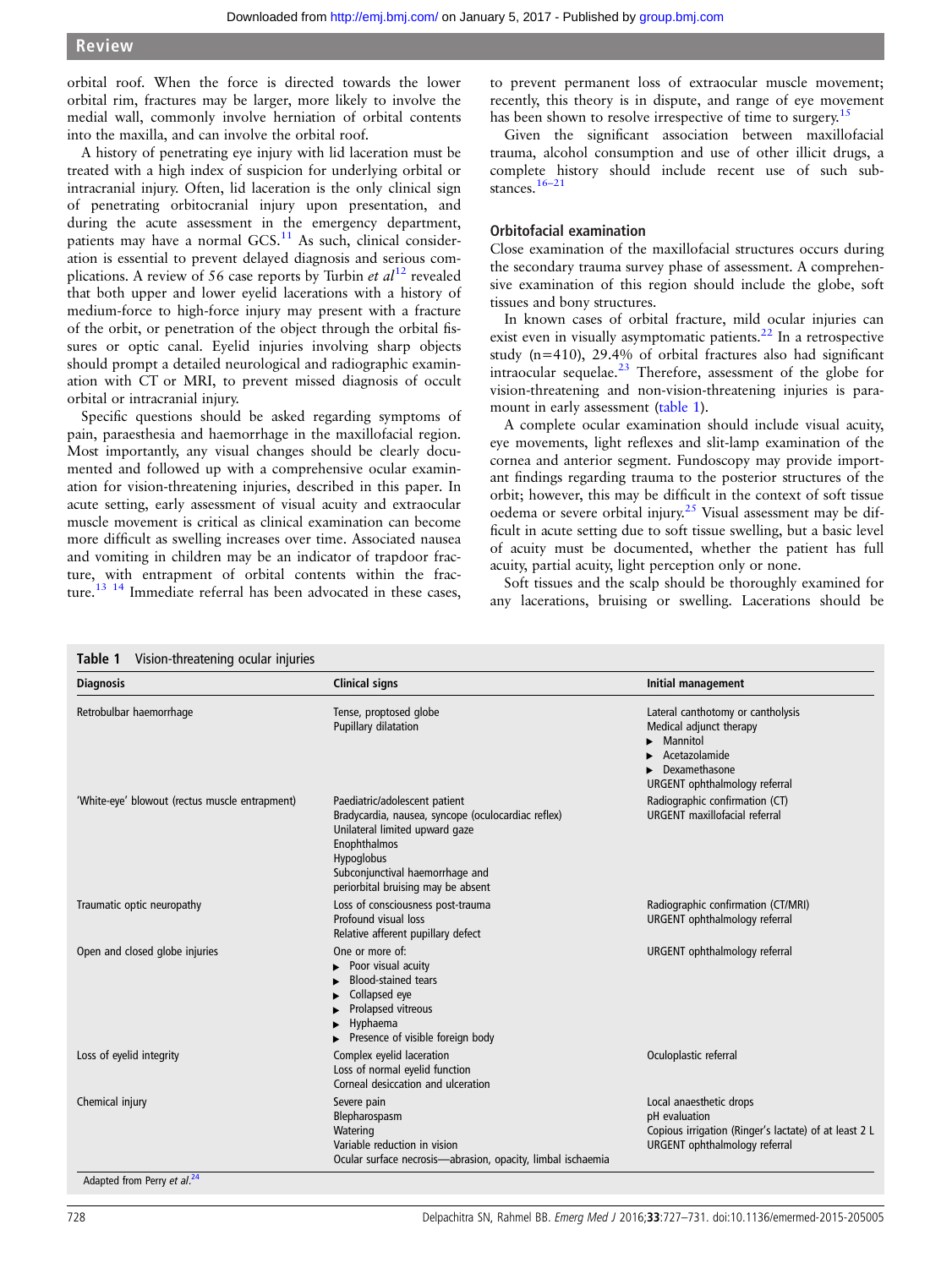evaluated closely with documentation of the location, depth, tissue loss and involvement of surrounding functional apparatus. A detailed anatomical understanding and examination of the eyelid is required in the management of lid lacerations. Complicated lid lacerations involving the lid margin, canaliculus, canthal tendons and levator muscles, or where there is significant loss of tissue and exposed orbital fat, require in-hospital referral to a specialist oculoplastic service. $26$  In most cases, primary closure is the treatment of choice of lid lacerations, to correctly apposition the wound edges and restore normal lid function. Conservative management may be considered in cases where lacerations involve <25% of the lid, are superficial, and do not involve exposed vital structures.<sup>[27](#page-4-0)</sup> Failure to restore normal anatomical structure of the lid following injury will often lead to scarring and subsequent ectropion, entropion and associated chronic corneal defects. Simple upper and lower lid lacerations are appropriate for primary closure management by the experienced emergency medicine physician. A 6-0 or 7-0 resorbable or non-resorbable suture has been suggested given the fine nature of the tissues and the need to avoid irritation of the eye by suture ends. $^{28}$  Given the highly aesthetic nature of the eyelid, as well as the potential complications of improper closure, restoration and repair, all lid lacerations should involve specialist surgical advice prior to commencing treatment.

Several clinical features may suggest bony fracture of the orbit or zygomatic complex, including periorbital ecchymosis, ptosis, hypertelorism, enophthalmos, exophthalmos, oronasal bleeding and facial asymmetry.<sup>29</sup> <sup>30</sup> Loss of sensation over the upper lip, cheek, lateral nose and the lower eyelid may suggest involvement of the infraorbital nerve. Reduced eye movement is common in orbital fractures, particularly in upward gaze, and should be distinguished from muscle entrapment and true restriction (figures 1 and 2). A low clinical threshold should exist for radiographic confirmation of suspected orbital fracture, given the lack of pathognomonic clinical features.

#### Radiographic examination

Radiographic assessment is required for definitive diagnosis of orbital fractures. CT scanning is currently the gold standard, as it can provide rapid, detailed information regarding orbital fracture size, location and involved soft tissues, as well as to survey the remainder of the facial bones for additional injuries.<sup>31</sup> <sup>32</sup> This is particularly important for adequate preoperative planning for surgical management, guiding access principles and in selecting treatment modality. Bony three-dimensional (3D) reconstruction can simplify the classification of multiple, complex or comminuted facial fractures, and can be easily produced by modern radiology software. 3D reconstruction can



Figure 1 True inferior rectus muscle entrapment in a 16-year-old man, who presented after sustaining a left orbital floor greenstick fracture.



Figure 2 Corresponding CT image, revealing inferior rectus entrapment within the fracture, and herniated orbital contents in the maxillary sinus.

also be of future benefit to the surgeon, for surgical treatment planning.

More recently, cone-beam CT (CBCT) has been used successfully in the diagnosis of orbital floor fractures. $33$  Initially designed for use in coronary angiography, CBCT differs from conventional CT imaging as it uses a cone-shaped source of ionising radiation, as opposed to a fan-shaped source and detector. This method allows the recording of multiple sequential planar images in a single rotation, rather than multiple individual image slices which then require stacking, to produce a 3D reconstruction. CBCT carries a number of benefits, including a rapid scan time, cheaper product cost, sharper images due to lower recording time and increased efficiency of radiation (translating to lower radiation dose). $34$  Despite a major reduction in radiation dose, particularly important to the ocular lens, CBCT scans of the orbit tend to suffer low contrast resolution, making elucidation of herniated soft tissue orbital contents difficult. Additionally, CBCT is less suitable for patients with multiple injuries or who are unable to sit upright in the machine. CBCT is indicated for isolated bony orbital injuries in nonemergency cases only, who have had a thorough clinical assessment prior to examination to rule out any indications for conventional CT imaging. $35$ 

In smaller hospitals where CT scanners are not immediately available, plain radiographs can have a role in the diagnosis of orbital floor and zygomatic fractures, but are much less useful in determining inferior rectus involvement.<sup>32</sup> Views of the zygoma and orbital floor can be attained with submentovertex, occipitomental  $30^{\circ}$  and posteroanterior face views.<sup>[36](#page-4-0)</sup> Features on plain films that should be assessed on these views include visualisation of the orbital floor and the classical 'trap-door' sign, prolapsing of orbital contents and air-fluid levels in the maxillary sinus.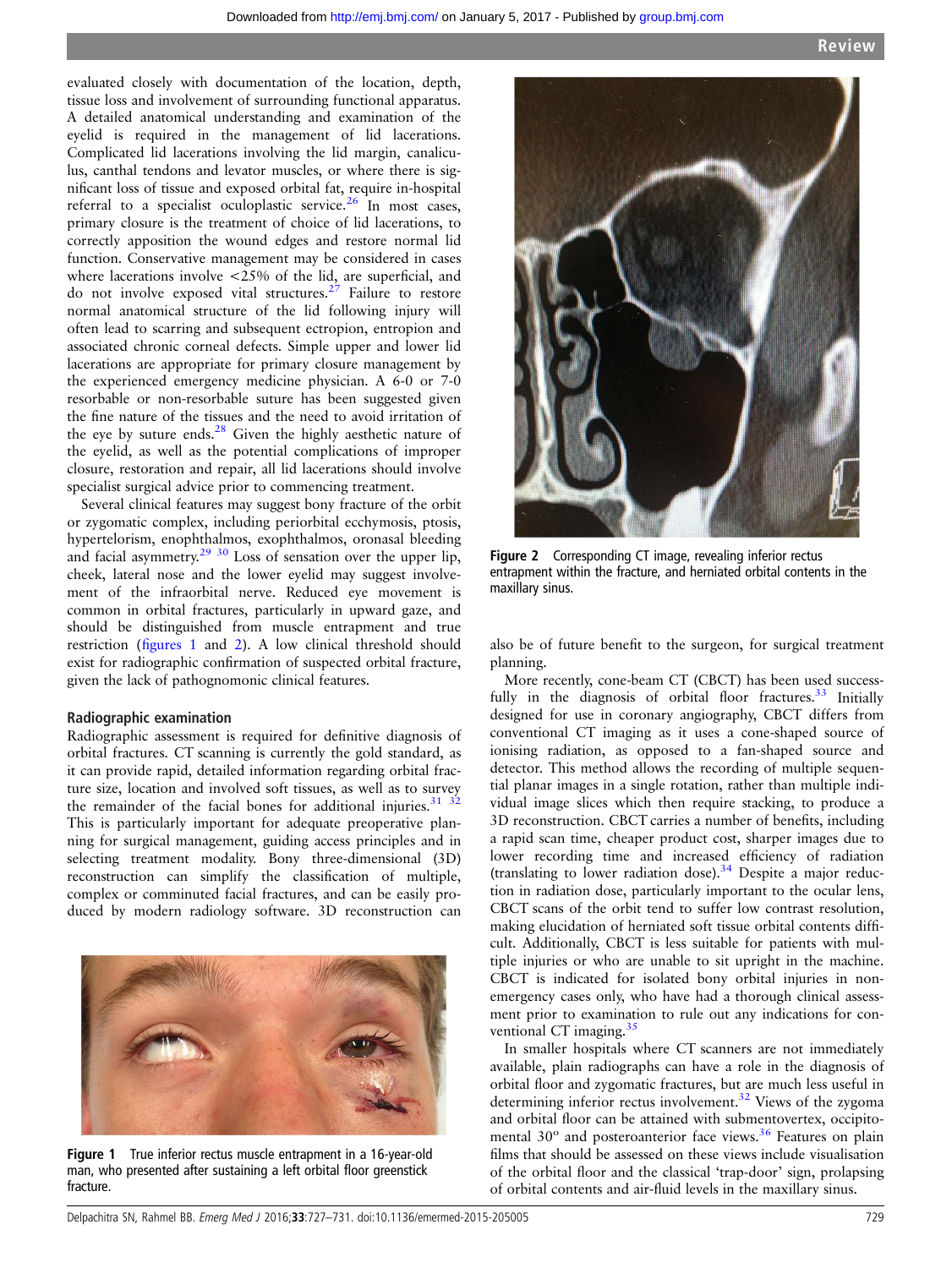# <span id="page-3-0"></span>Review

Use of MRI has been suggested as a radiation-free method to assess both the bony and soft tissue structures in orbital trauma. MRI provides a high sensitivity method of diagnosing herniation and soft tissue entrapment, and is equally accurate for 3D bony reconstruction.<sup>37</sup> <sup>38</sup>

## EARLY MANAGEMENT AND REFERRAL

Management of traumatic lacerations should occur in line with established principles.<sup>[39](#page-4-0)</sup> Rigorous wound cleaning and debridement of compromised tissues will help in preventing secondary infections. Facial aesthetics are an important factor to consider in wound closure, and specialist advice should be sought in complicated lacerations or avulsions.

All fractures involving the midface require referral to a maxillofacial unit. A referral should include all pertinent findings including aetiology, conscious state, cervical spine clearance, ocular and facial examination (particularly visual acuity), radiographic diagnosis, concomitant injuries and additional medical history.

## DISCHARGE CARE

At present, consensus remains that in most cases, delayed treatment of orbital fractures is ideal practice.<sup>40</sup> Exceptions to this rule include: persistent oculocardiac reflex with bradycardia, heart block, nausea and vomiting; and 'white-eye' blowout fractures with entrapment in children and adolescents. Patients with these symptoms will require urgent inpatient management with surgical intervention as soon as possible.

In all other cases, within 3–7 days swelling and bruising will markedly reduce and allow for a more accurate clinical examination for orbital dystopia, diplopia and enophthalmos. Symptoms of diplopia can be due to soft tissue swelling in the acute phase and may resolve during the postinjury period. Therefore, uncomplicated cases of orbital fracture warrant referral to the maxillofacial outpatient clinic after discussion with the on-call maxillofacial trauma service.

Isolated cases of severe orbital infection after orbital fractures have been documented.<sup>41 42</sup> Given that orbital fractures frequently communicate with the underlying ethmoidal or maxillary sinuses antibiotic prophylaxis may be considered to prevent postseptal infections. Skin lacerations are another theoretical source of contamination, which can progress to periorbital infections. However, in a survey of 187 oral and maxillofacial surgeons, there was no consensus regarding prescription of systemic antibiotics upon initial diagnosis—only 47% stated this was part of their management.<sup>[43](#page-4-0)</sup> Antibiotics should be prescribed on the advice of specialist services, and taking into account individual risk factors.

Patients with orbital blowout fractures should be informed to avoid blowing their nose and sneeze with an open mouth, which can risk pressurised air entering the orbital tissues and causing surgical emphysema.[44](#page-4-0) Rarely, orbital emphysema can compress the optic nerve and lead to ischaemic neuropathy.[45](#page-4-0) Cases of pneumomediastinum, a severe and life-threatening complication, have been documented to occur after orbital and zygomaticomaxillary complex fractures<sup>46-49</sup> (box 1).

# **CONCLUSION**

In this review, we summarise the initial assessment and treatment of orbital fractures, a common presentation to emergency departments. While definitive management of orbital trauma is through specialist referral, diagnosis and treatment begins upon first contact with the hospital, often with non-specialist staff.

# Box 1 Key learning points

# **History**

Have a high index of suspicion of orbital fractures in patients with moderate-impact or high-impact facial trauma, and experiencing pain, lower lid and midface paraesthesia or change in visual acuity

Consider the nature of force/trauma in orbital fractures and which orbitofacial structures are likely to be affected Examination

Follow the general principles of primary and secondary survey in all head and neck trauma cases

Clinical signs of orbital fractures:

- ▸ Periorbital ecchymosis
- ▸ Ptosis
- ▸ Hypertelorism
- ▸ Enophthalmos/exophthalmos
- ▶ Oronasal bleeding
- ▸ Facial asymmetry
- Loss of sensation
- Restriction of ocular motility with diplopia
- Radiographs

CT is gold standard for orbital bony assessment

Consider MRI where radiation is a concern or CT contraindicated (eg, children)

Plain films—assess air-fluid levels, contour of orbital floor and herniation of orbital contents. Three views should be requested:

- ▸ Occipitomental 30°
- **Submentovertex**
- Posteroanterior face
- Early management

Address life-threatening or vision-threatening injuries first—urgent referral required Preoperative antibiotic cover

Patient education to reduce risk of surgical emphysema

It is important that the emergency medical practitioner be aware of red flag presentations and expected complications of orbital fractures, and provide prompt referral, and appropriate discharge precautions to prevent adverse secondary outcomes. This is particularly important as patients will not be exposed to specialist care for a number of days postinjury.

Contributors All authors listed have contributed sufficiently to the project to be included as authors, and all those who are qualified to be authors are listed in the author byline.

Competing interests None declared.

Patient consent Detail has been removed from this case to ensure anonymity. The editors and reviewers have seen the detailed information available and are satisfied that the information backs up the case the authors are making.

Provenance and peer review Not commissioned; externally peer reviewed.

#### **REFERENCES**

- Alvi A, Doherty T, Lewen G. Facial fractures and concomitant injuries in trauma patients. [Laryngoscope](http://dx.doi.org/10.1097/00005537-200301000-00019) 2003;113:102-6.
- 2 Cannell H, Dyer PV, Paterson A. Maxillofacial injuries in the multiply injured. [Eur J](http://dx.doi.org/10.1097/00063110-199603000-00008) [Emerg Med](http://dx.doi.org/10.1097/00063110-199603000-00008) 1996;3:43–7.
- 3 Cabalag MS, Wasiak J, Andrew NE, et al. Epidemiology and management of maxillofacial fractures in an Australian trauma centre. [J Plast Reconstr Aesthet Surg](http://dx.doi.org/10.1016/j.bjps.2013.10.022) 2014;67:183–9.
- 4 Rosado P, De Vicente JC. Retrospective analysis of 314 orbital fractures. [Oral Surg](http://dx.doi.org/10.1016/j.tripleo.2011.01.035) [Oral Med Oral Pathol Oral Radiol](http://dx.doi.org/10.1016/j.tripleo.2011.01.035)2012;113:168–71.
- 5 Cruz AAV, Eichenberger GC. Epidemiology and management of orbital fractures. [Curr Opin Ophthalmol](http://dx.doi.org/10.1097/01.icu.0000136113.56288.87) 2004;15:416–21.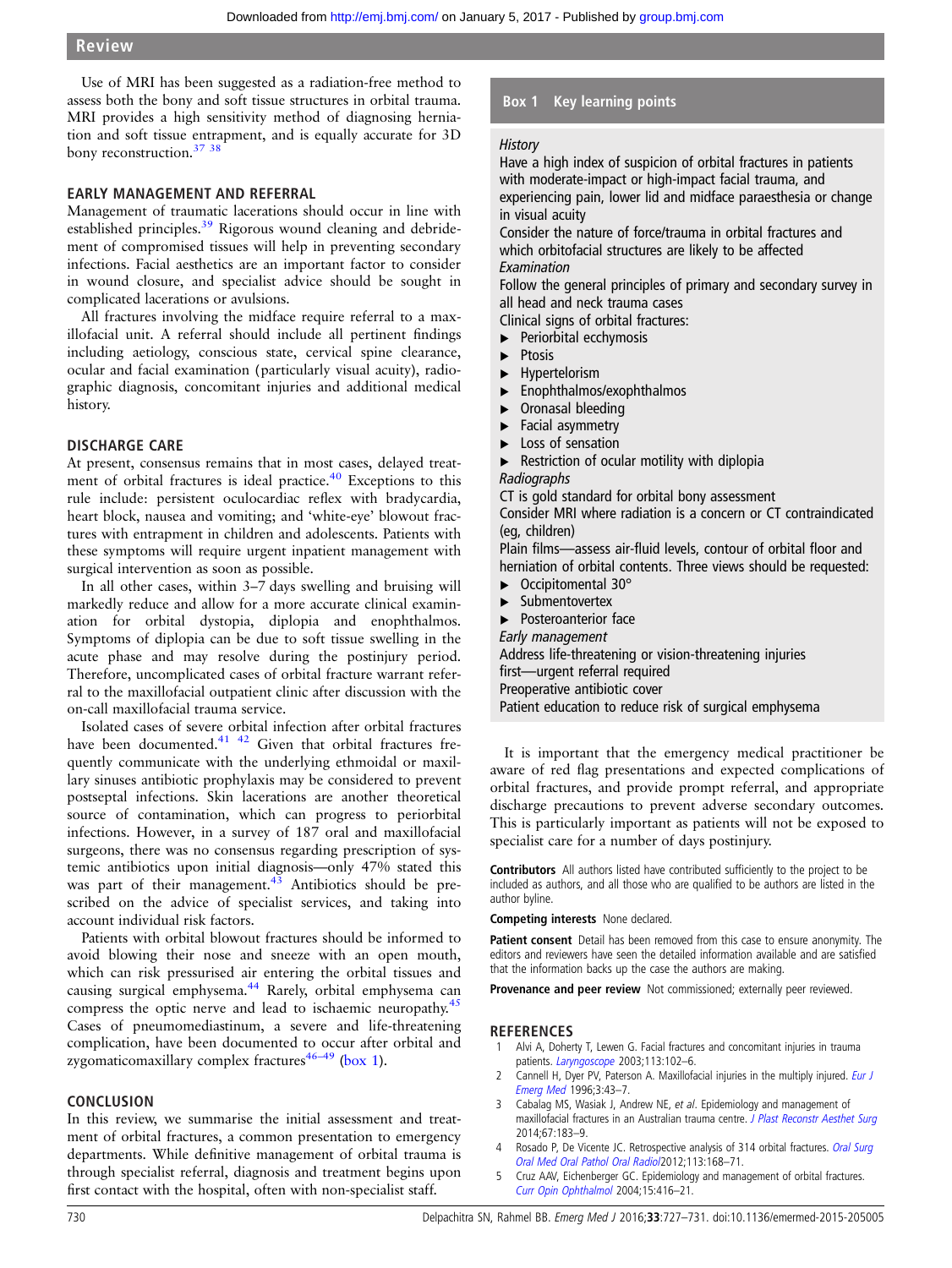- <span id="page-4-0"></span>6 Tuckett JW, Lynham A, Lee GA, et al. Maxillofacial trauma in the emergency department: a review. [Surgeon](http://dx.doi.org/10.1016/j.surge.2013.07.001) 2014;12:106-14.
- Beirne JC, Butler PE, Brady FA. Cervical spine injuries in patients with facial fractures: a 1-year prospective study. [Int J Oral Maxillofac Surg](http://dx.doi.org/10.1016/S0901-5027(05)80852-5) 1995;24 (1, Part 1):26–9.
- 8 Haug RH, Wible RT, Likavec MJ, et al. Cervical spine fractures and maxillofacial trauma. [J Oral Maxillofac Surg](http://dx.doi.org/10.1016/S0278-2391(10)80236-8) 1991;49:725-9.
- 9 Carter KD, Nerad JA. Intimate partner violence: an underappreciated etiology of orbital floor fractures. Ophthal Plast Reconstr Surg 2014;20:508–11.
- 10 Waterhouse N, Lyne J, Urdang M, et al. An investigation into the mechanism of orbital blowout fractures. [Br J Plastic Surg](http://dx.doi.org/10.1054/bjps.1999.3194) 1999;52:607-12.
- 11 Chibbaro S, Tacconi L. Orbito-cranial injuries caused by penetrating non-missile foreign bodies. Experience with eighteen patients. [Acta Neurochir \(Wien\)](http://dx.doi.org/10.1007/s00701-006-0794-5) 2006;148:937–42.
- 12 Turbin RE, Maxwell DN, Langer PD, et al. Patterns of transorbital intracranial injury: a review and comparison of occult and non-occult cases. [Surv Ophthalmol](http://dx.doi.org/10.1016/j.survophthal.2006.06.008) 2006;51:449–60.
- 13 Cohen SM, Garrett CG. Pediatric orbital floor fractures: nausea/vomiting as signs of entrapment. [Otolaryngol Head Neck Surg](http://dx.doi.org/10.1016/S0194-5998(03)00487-X) 2003;129:43-7.
- 14 Baek SH, Lee EY. Clinical analysis of internal orbital fractures in children. [Korean J](http://dx.doi.org/10.3341/kjo.2003.17.1.44) [Ophthalmol](http://dx.doi.org/10.3341/kjo.2003.17.1.44) 2003;17:44–9.
- 15 Yang JW, Woo JE, An JH. Surgical outcomes of orbital trapdoor fracture in children and adolescents. [J CranioMaxillofac Surg](http://dx.doi.org/10.1016/j.jcms.2015.01.010) 2015;43:444–7.
- 16 Laverick S, Patel N, Jones DC. Maxillofacial trauma and the role of alcohol. [Br J Oral Maxillofac Surg](http://dx.doi.org/10.1016/j.bjoms.2008.01.021) 2008;46:542–6.
- 17 Van Den Bergh B, Karagozoglu KH, Heymans MW, et al. Aetiology and incidence of maxillofacial trauma in Amsterdam: a retrospective analysis of 579 patients. [J CranioMaxillofac Surg](http://dx.doi.org/10.1016/j.jcms.2011.08.006) 2012;40:e165–9.
- 18 Hogg NJV, Stewart TC, Armstrong JEA, et al. Epidemiology of maxillofacial injuries at trauma hospitals in Ontario, Canada, between 1992 and 1997. [J Trauma Acute](http://dx.doi.org/10.1097/00005373-200009000-00007) [Care Surg](http://dx.doi.org/10.1097/00005373-200009000-00007) 2000;49:425–32.
- 19 Lee K. Trend of alcohol involvement in maxillofacial trauma. [Oral Surg Oral Med](http://dx.doi.org/10.1016/j.tripleo.2008.12.020) [Oral Pathol Oral Radiol Endod](http://dx.doi.org/10.1016/j.tripleo.2008.12.020) 2009;107:e9–13.
- 20 Leles JL, dos Santos EJ, Jorge FD, et al. Risk factors for maxillofacial injuries in a Brazilian emergency hospital sample. [J Appl Oral Sci](http://dx.doi.org/10.1590/S1678-77572010000100006) 2010;18:23-9.
- 21 Elledge ROC, Elledge R, Aquilina P, et al. The role of alcohol in maxillofacial trauma -a comparative retrospective audit between the two centers. [Alcohol](http://dx.doi.org/10.1016/j.alcohol.2010.09.001) 2011;45:239–43.
- 22 Mellema PA, Dewan MA, Lee MS, et al. Incidence of ocular injury in visually asymptomatic orbital fractures. [Ophthal Plast Reconstr Surg](http://dx.doi.org/10.1097/IOP.0b013e3181aa9a73) 2009;25: 306–8.
- 23 Kreidl KO, Kim DY, Mansour SE. Prevalence of significant intraocular sequelae in blunt orbital trauma. [Am J Emerg Med](http://dx.doi.org/10.1016/j.ajem.2003.08.009) 2003;21:525-8.
- 24 Perry M, Dancey A, Mireskandari K, et al. Emergency care in facial trauma-a maxillofacial and ophthalmic perspective. *[Injury](http://dx.doi.org/10.1016/j.injury.2004.09.018)* 2005;36:875-96.
- 25 Perry M, Moutray T. Advanced Trauma Life Support (ATLS) and facial trauma: can one size fit all? Part 4: 'Can the patient see?' Timely diagnosis, dilemmas and pitfalls in the multiply injured, poorly responsive/unresponsive patient. [Int J Oral](http://dx.doi.org/10.1016/j.ijom.2007.11.004) [Maxillofac Surg](http://dx.doi.org/10.1016/j.ijom.2007.11.004) 2008;37:505–14.
- 26 Chang EL, Rubin PAD. Management of complex eyelid lacerations. [Int Ophthalmol](http://dx.doi.org/10.1097/00004397-200207000-00020) [Clin](http://dx.doi.org/10.1097/00004397-200207000-00020) 2002;42:187–201.
- 27 Chandler DB, Gausas RE. Lower eyelid reconstruction. [Otolaryngol Clin North Am](http://dx.doi.org/10.1016/j.otc.2005.03.006) 2005;38:1033–42.
- 28 Brown DJ, Jaffe JE, Henson JK. Advanced laceration management. [Emerg Med Clin](http://dx.doi.org/10.1016/j.emc.2006.11.001) [North Am](http://dx.doi.org/10.1016/j.emc.2006.11.001) 2007;25:83–99.
- 29 Büttner M, Schlittler FL, Michel C, et al. Is a black eye a useful sign of facial fractures in patients with minor head injuries? A retrospective analysis in a level I trauma centre over 10 years. [Br J Oral Maxillofac Surg](http://dx.doi.org/10.1016/j.bjoms.2014.03.018) 2014;2:518–22.
- 30 Ceallaigh PO, Ekanaykaee K, Beirne CJ, et al. Diagnosis and management of common maxillofacial injuries in the emergency department. Part 4: orbital floor and midface fractures. Emerg Med J 2007;24:292-3.
- 31 Iinuma T, Hirota Y, Ishio K. Orbital wall fractures. Conventional views and CT. Rhinology 1994;32:81–3.
- 32 Ng P, Chu C, Young N, et al. Imaging of orbital floor fractures. [Australas Radiol](http://dx.doi.org/10.1111/j.1440-1673.1996.tb00400.x) 1996;40:264–8.
- 33 Shintaku WH, Venturin JS, Azevedo B, et al. Applications of cone-beam computed tomography in fractures of the maxillofacial complex. [Dent Traumatol](http://dx.doi.org/10.1111/j.1600-9657.2009.00795.x) 2009;25:358–66.
- 34 Scarfe WC, Farman AG. What is cone-beam CT and how does it work? [Dent Clin](http://dx.doi.org/10.1016/j.cden.2008.05.005) [North Am](http://dx.doi.org/10.1016/j.cden.2008.05.005) 2008;52:707–30.
- 35 Brisco J, Fuller K, Lee N, et al. Cone beam computed tomography for imaging orbital trauma—image quality and radiation dose compared with conventional multislice computed tomography. [Br J Oral Maxillofac Surg](http://dx.doi.org/10.1016/j.bjoms.2013.09.011) 2014;52:76–80.
- 36 Shaw I, Kumar C, Dodds C. Oxford textbook of anaesthesia for oral and maxillofacial surgery. Oxford University Press, 2010.
- 37 Ilankovan V, Hadley D, Moos K, et al. A comparison of imaging techniques with surgical experience in orbital injuries: a prospective study. [J CranioMaxillofac Surg](http://dx.doi.org/10.1016/S1010-5182(05)80277-X) 1991;19:348–52.
- 38 Schmutz B, Rahmel B, Mcnamara Z, et al. Magnetic resonance imaging: an accurate, radiation-free, alternative to computed tomography for the primary imaging and three-dimensional reconstruction of the bony orbit. [J Oral Maxillofac](http://dx.doi.org/10.1016/j.joms.2013.08.030) [Surg](http://dx.doi.org/10.1016/j.joms.2013.08.030) 2014;72:611–8.
- 39 Singer AJ, Hollander JE, Quinn JV. Evaluation and management of traumatic lacerations. [N Engl J Med](http://dx.doi.org/10.1056/NEJM199710163371607) 1997;337:1142–8.
- 40 Matteini C, Renzi G, Becelli R, et al. Surgical timing in orbital fracture treatment: experience with 108 consecutive cases. [J Craniofac Surg](http://dx.doi.org/10.1097/00001665-200401000-00035) 2004;15:145-50.
- 41 Silver HS, Fucci MJ, Flanagan JC, et al. Severe orbital infection as a complication of orbital fracture. [Arch Otolaryngol Head Neck Surg](http://dx.doi.org/10.1001/archotol.1992.01880080067015) 1992;118:845–8.
- 42 Ben Simon GJ, Bush S, Selva D, et al. Orbital cellulitis: a rare complication after orbital blowout fracture. [Ophthalmology](http://dx.doi.org/10.1016/j.ophtha.2005.06.012) 2005;112:2030-4.
- 43 Courtney D, Thomas S, Whitfield PH. Isolated orbital blowout fractures: survey and review. [Br J Oral Maxillofac Surg](http://dx.doi.org/10.1054/bjom.2000.0500) 2000;38:496-503.
- 44 Birrer RB, Robinson T, Papachristos P. Orbital emphysema: how common, how significant? [Ann Emerg Med](http://dx.doi.org/10.1016/S0196-0644(94)70241-1) 1994;24:1115-18.
- 45 Key SJ, Ryba F, Holmes S, et al. Orbital emphysema-the need for surgical intervention. [J CranioMaxillofac Surg](http://dx.doi.org/10.1016/j.jcms.2008.04.004) 2008;36:473-6.
- 46 Loretan S, Scolozzi P. Pneumomediastinum secondary to isolated orbital floor fracture. [J Craniofac Surg](http://dx.doi.org/10.1097/SCS.0b013e31821d4c25) 2011;22:1502-3.
- 47 Abdelrahman H, Shunni A, El-Menyar A, et al. Mediastinal emphysema following fracture of the orbital floor. [J Surg Case Rep](http://dx.doi.org/10.1093/jscr/rju032) 2014;2014:rju032.
- 48 Houghton D, Sidebottom AJ. Pneumomediastinum following zygomatic fracture—an uncommon but potentially life-threatening complication. [Oral Surg](http://dx.doi.org/10.1111/ors.12004) 2012;5:198–200.
- 49 Yılmaz F, Ciftci O, Ozlem M, et al. Subcutaneous emphysema, pneumo-orbita and pneumomediastinum following a facial trauma caused by a high-pressure car washer. [Ulus Travma Acil Cerrahi Derg](http://dx.doi.org/10.5505/tjtes.2014.14237) 2014;20:147–50.